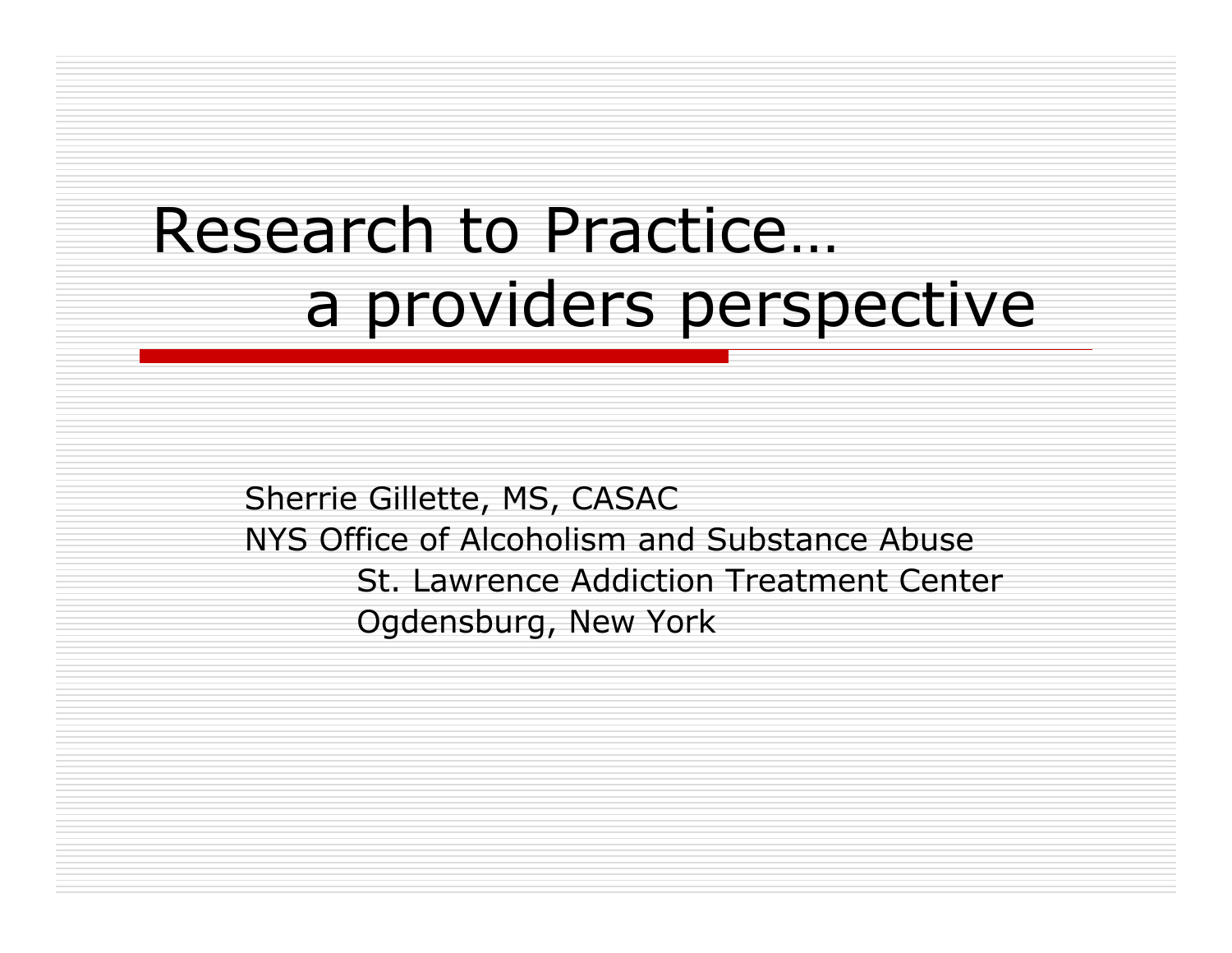# Research to Practice Problems

- □ Access to research
- $\square$  Interpretation of findings
- □ Relevancy for treatment
- □ Concrete implementation strategies
- $\Box$  Individualized program design
- □ Staff resistance to change
- $\square$  Time constraints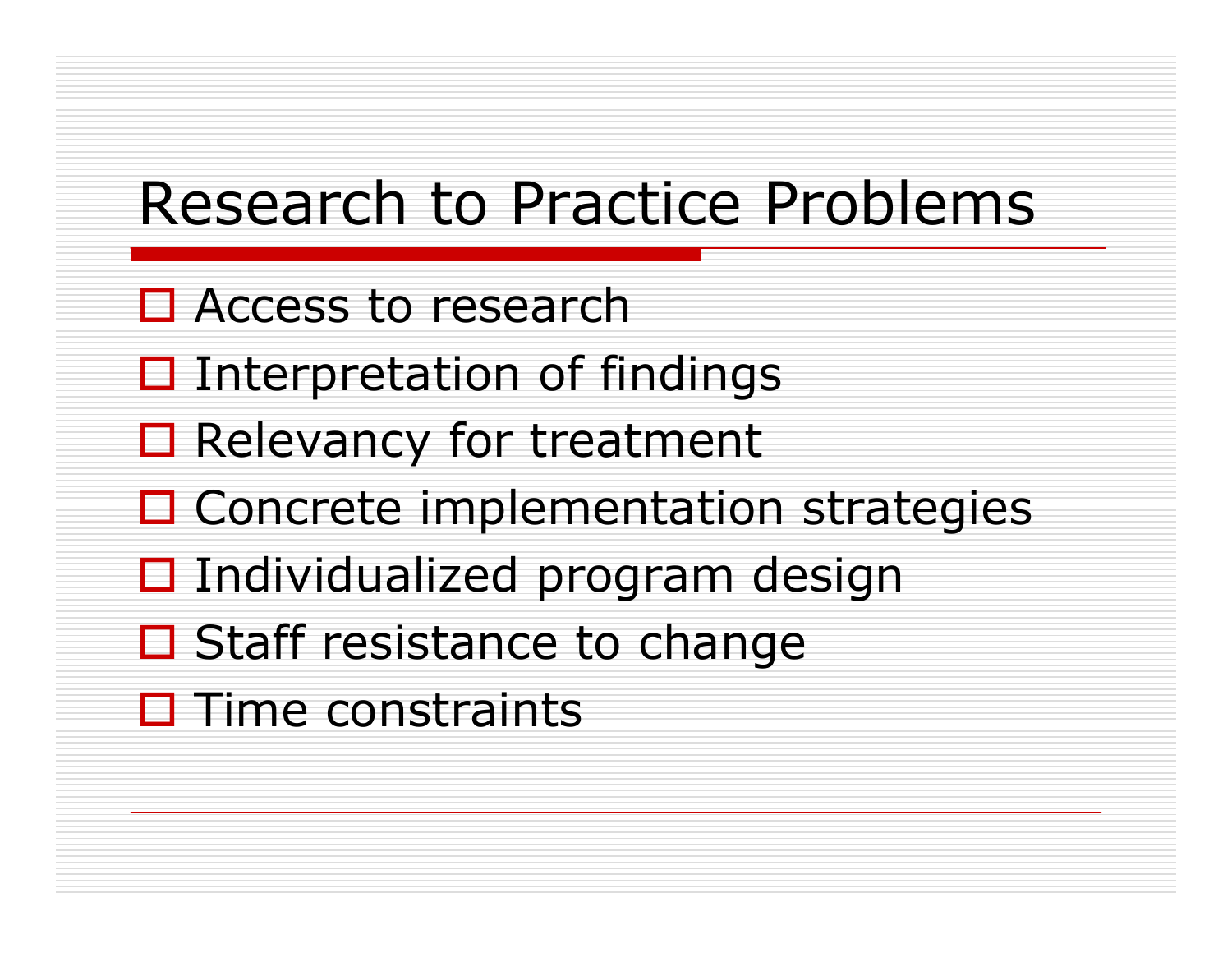# Research to Practice Needs

- □ Clearing House
- □ Empirical experience
- **O** Implementation
	- **Pragmatic steps that can be modified**
	- Staff engagement
	- **Staff training**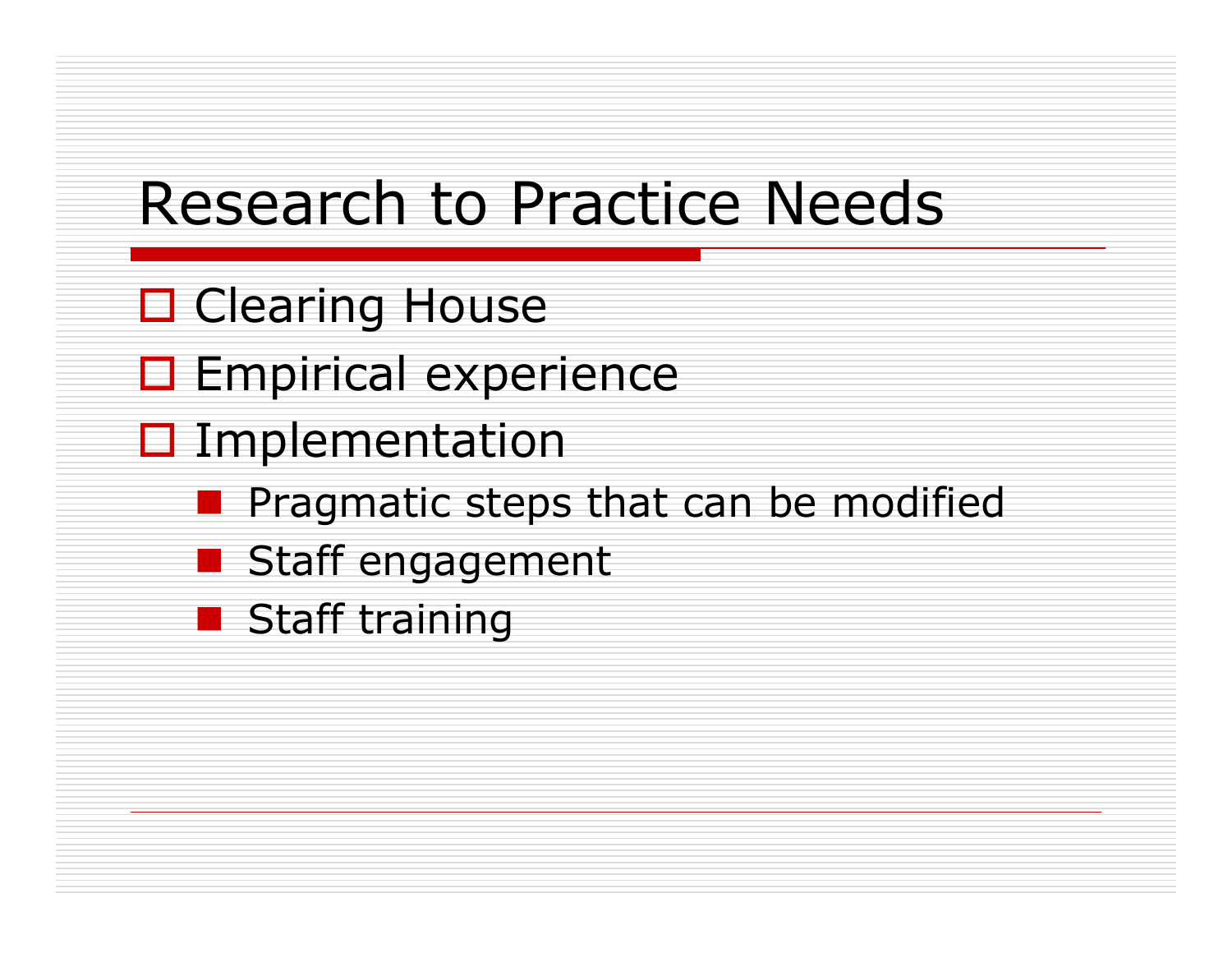#### Research to Practice Project

#### □ NIAAA, OASAS, and ASAP "Researcher in Residency Program"

■ Nationally recognized researcher paired with a treatment provider to affect a technology transfer:

Naltrexone Adjunct Therapy for Craving Reduction in Alcoholics - an evidence based treatment approach that has been underutilized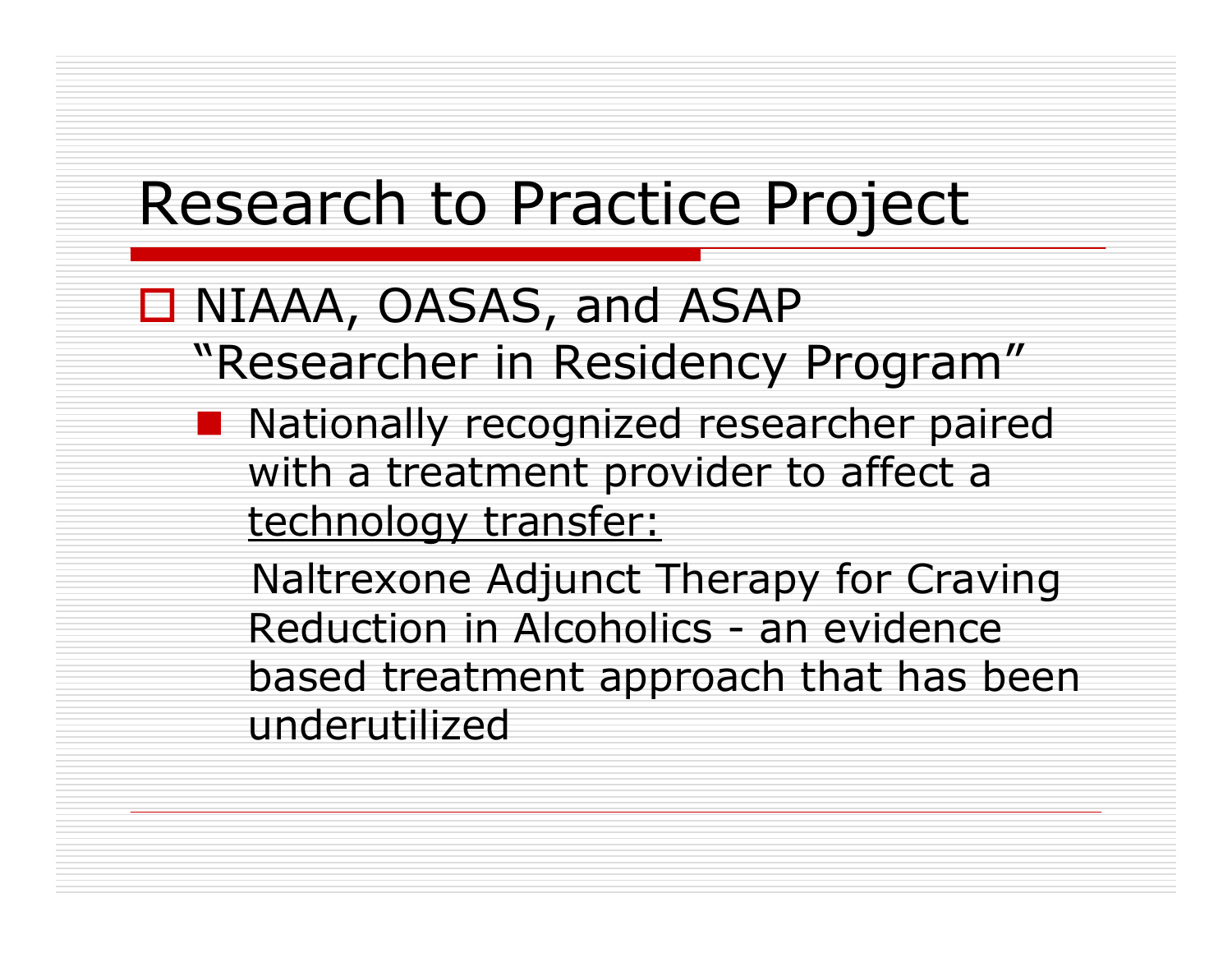#### Fundamentals of Researcher in Residency Program

- **□ Planning**
- **□ Reimbursement**
- □ TIPS manuals
- □ 2 Day residency
- □ Orientation of Stakeholders
	- physicians, administration, clinical staff
- □ Technical Assistance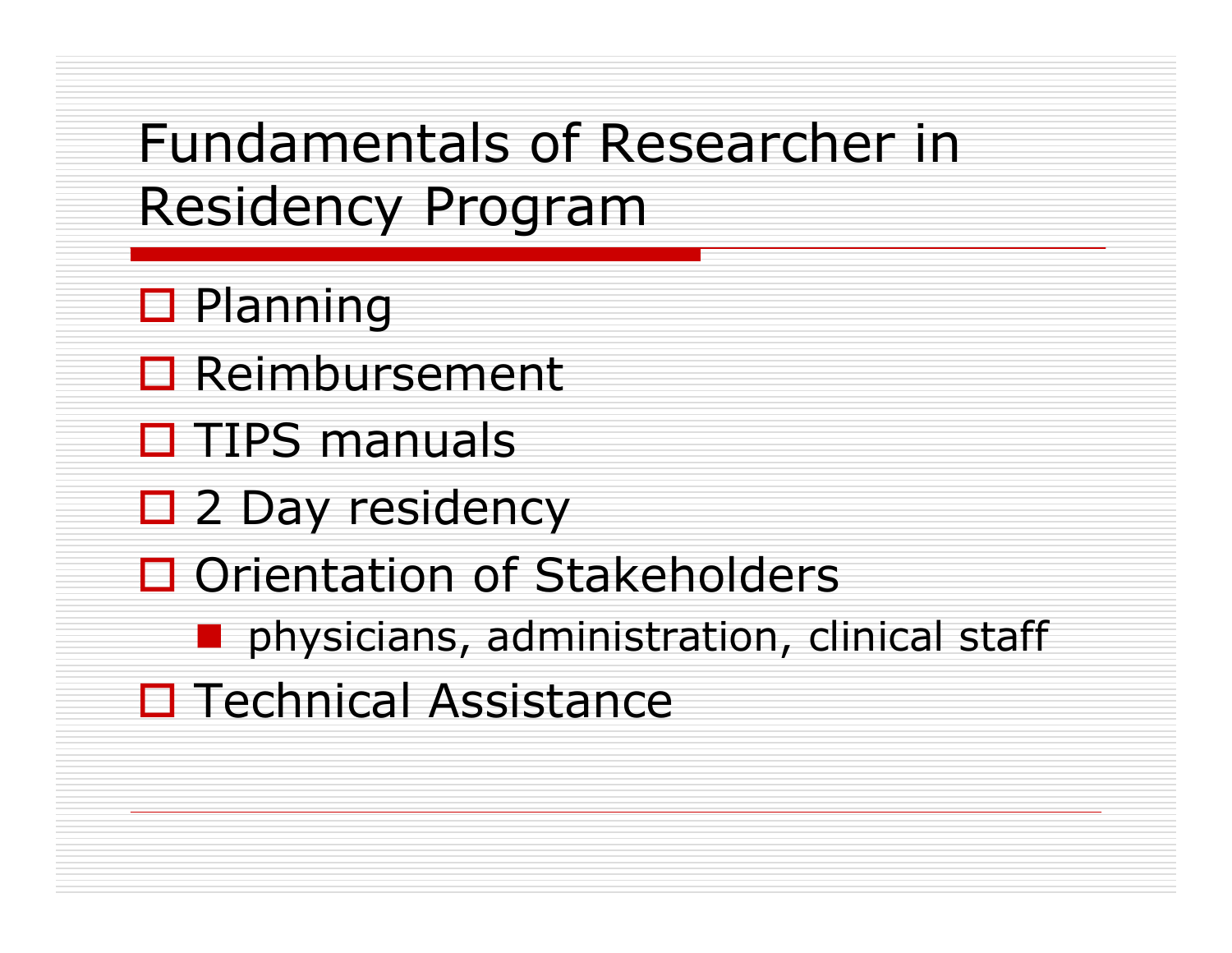Implementation Site: Inpatient Rehabilitation Unit

- Abstinent (at least 5 days)
- $\Box$  H & P (within 24 hours)
- $\square$  Liver function tests
- **□ Side effects**
- □ Compliance
- □ Patient education

Note 50-70% with co-occurring disorder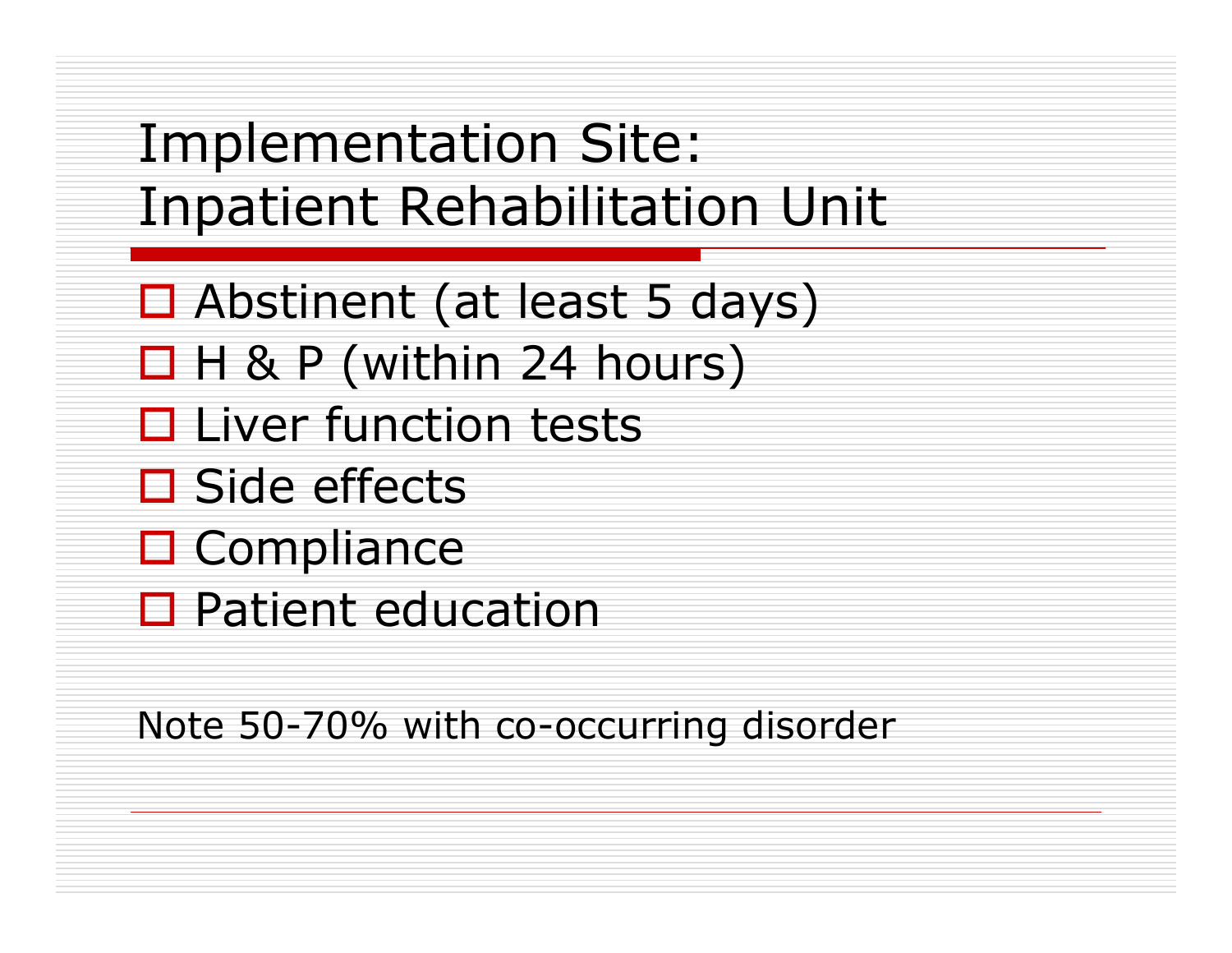# Initial Implementation Process

- □ Protocol developed
- □ Monitoring & education tools
	- Side effects monitoring form
	- **Craving index form**
	- $\mathcal{L}(\mathcal{L})$ Drinking episodes calendar
	- **Medic Alert Cards**
	- **Information packets**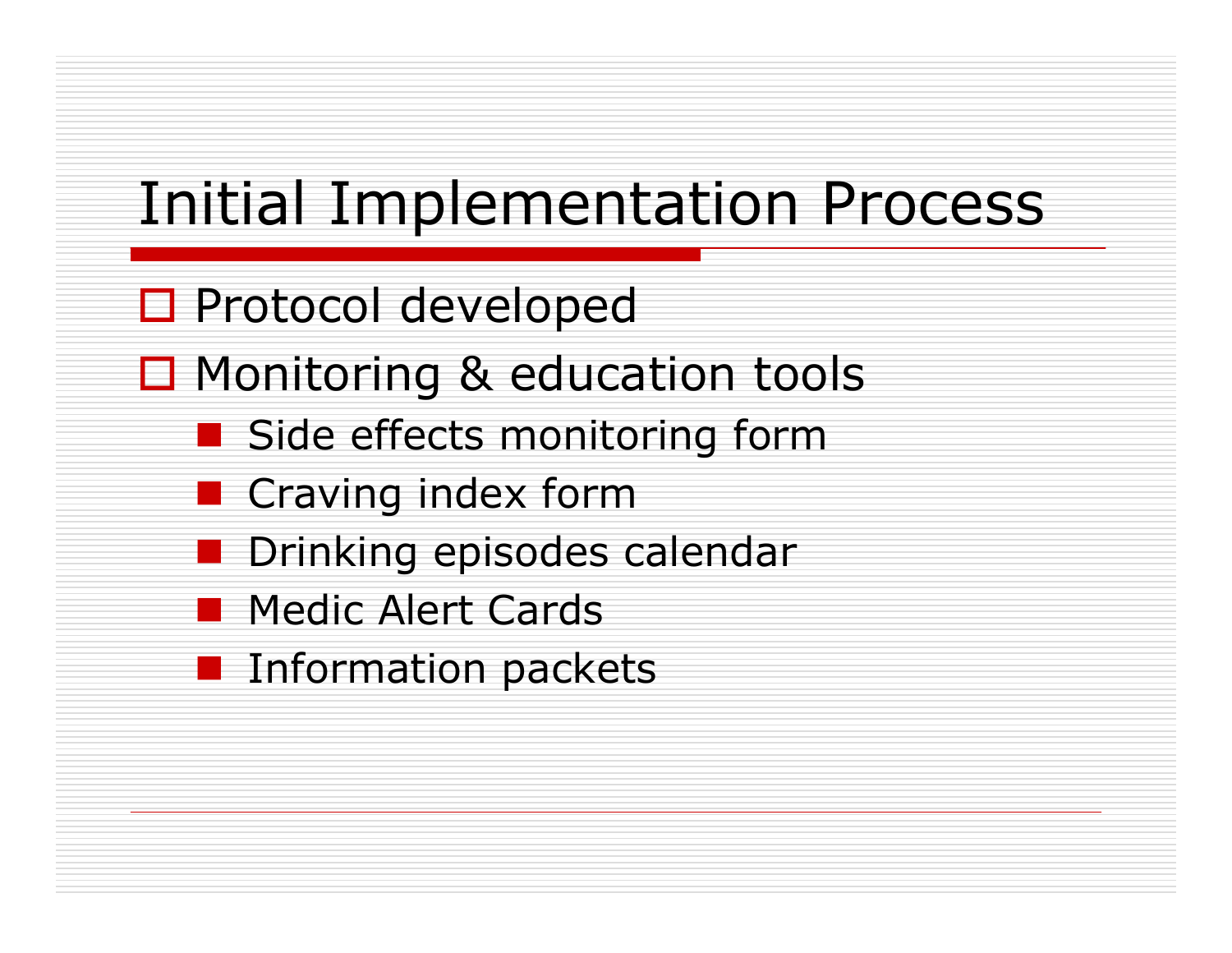# Protocol Initiated by Counseling Staff on Admission

- □ Determine appropriateness
	- **Alcohol use primary**
	- **Patient willing**
- □ R/O contraindications
	- **Acute hepatitis**
	- Current opioid, methadone, LAAM use
	- **Active opioid withdrawal**
	- **Pregnancy/breast feeding**
	- **Adolescent**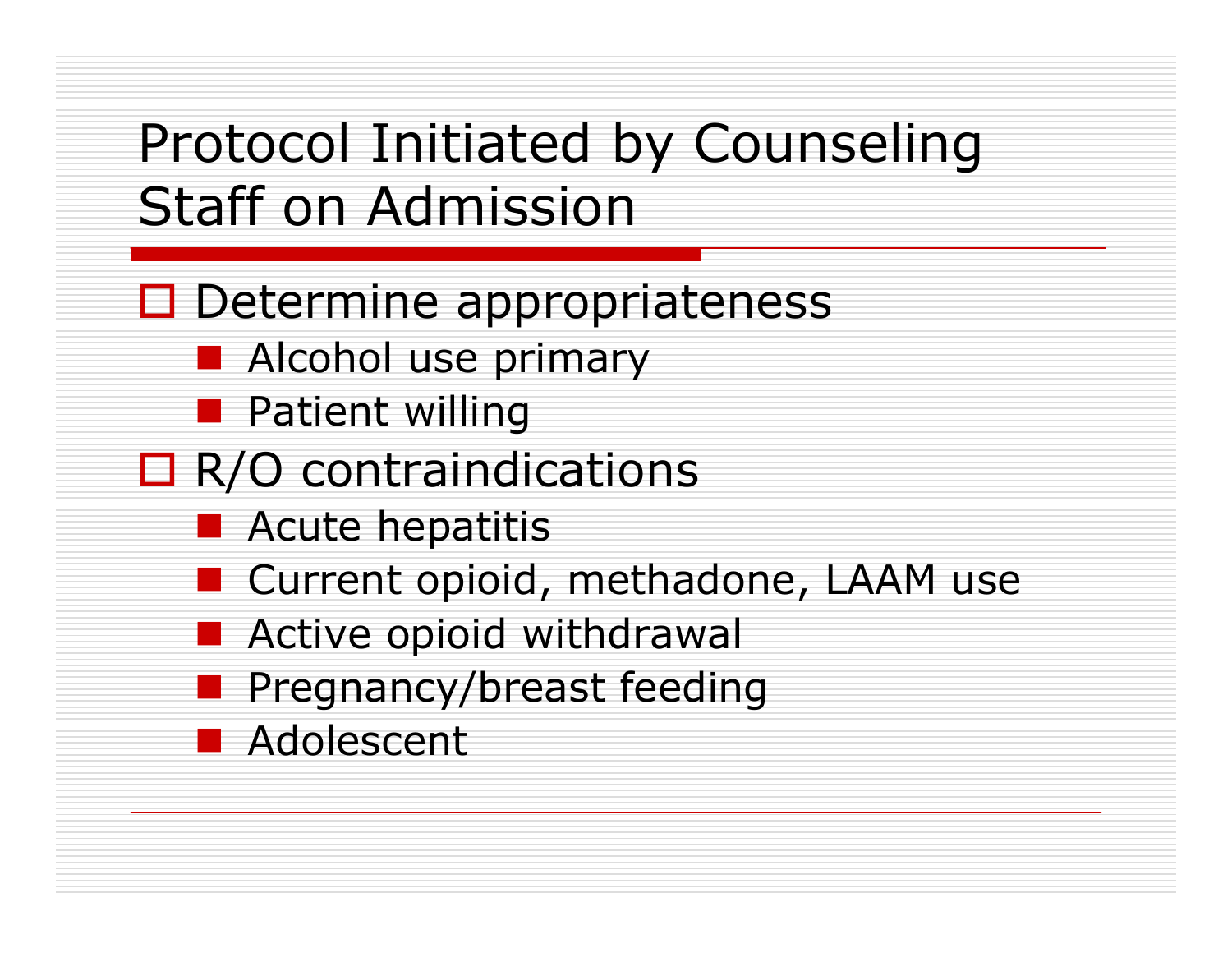# Protocol Continued

- □ Administer craving index
- □ Schedule MD appointment
	- **Prescribe as appropriate**
	- **E** education brochures & medic alert card
- □ Activate focused care treatment plan
- $\square$  Monitor side effects (1<sup>st</sup> week)
- □ Administer craving index weekly
	- **Monitor progress/craving reduction**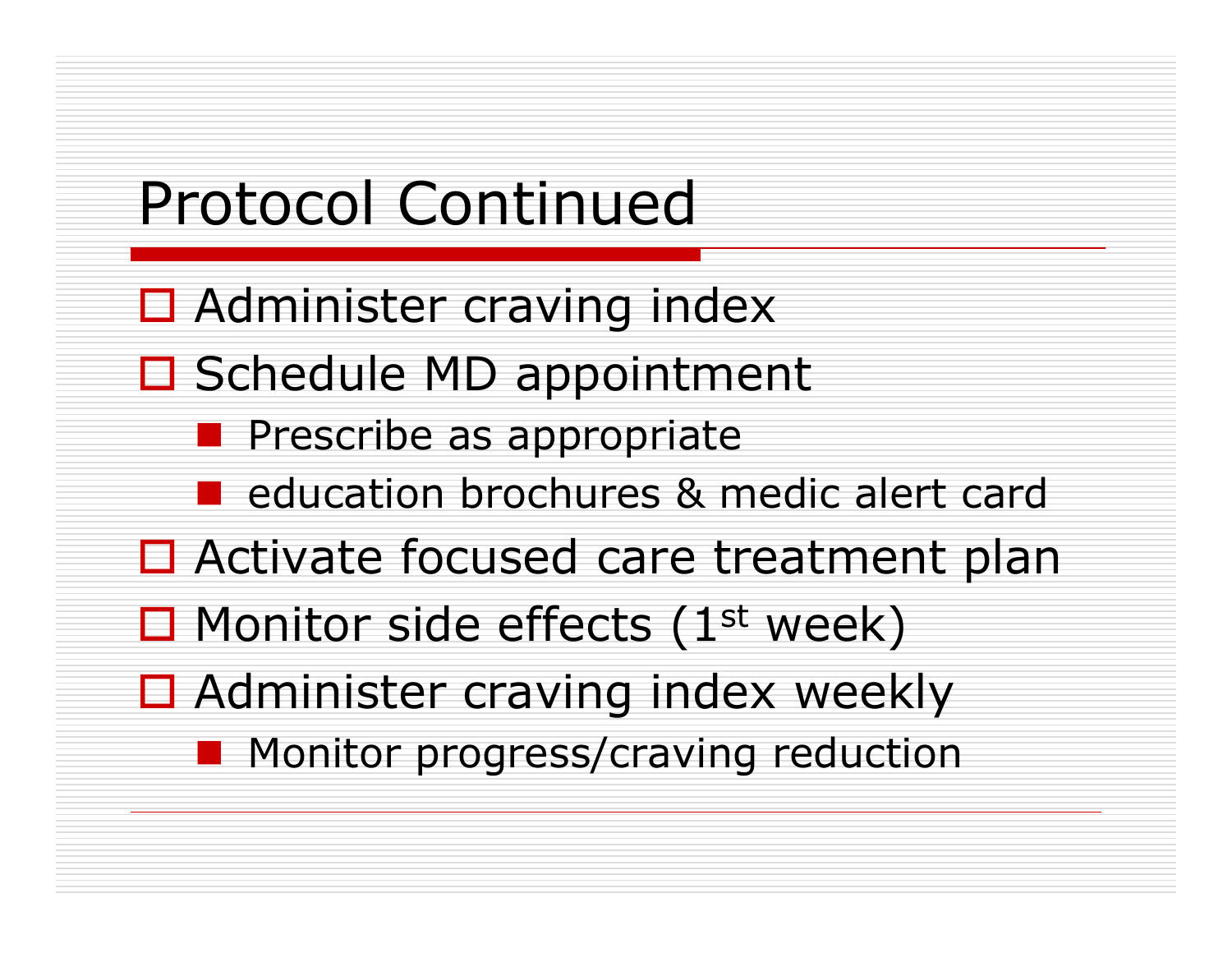# Implementation Ups and Downs

- □ Momentum high first 6 months
- □ 50% on Naltrexone
- **□** Naltrexone implemented in outpatient
- **□ Staff satisfied with process**
- **□** Evident success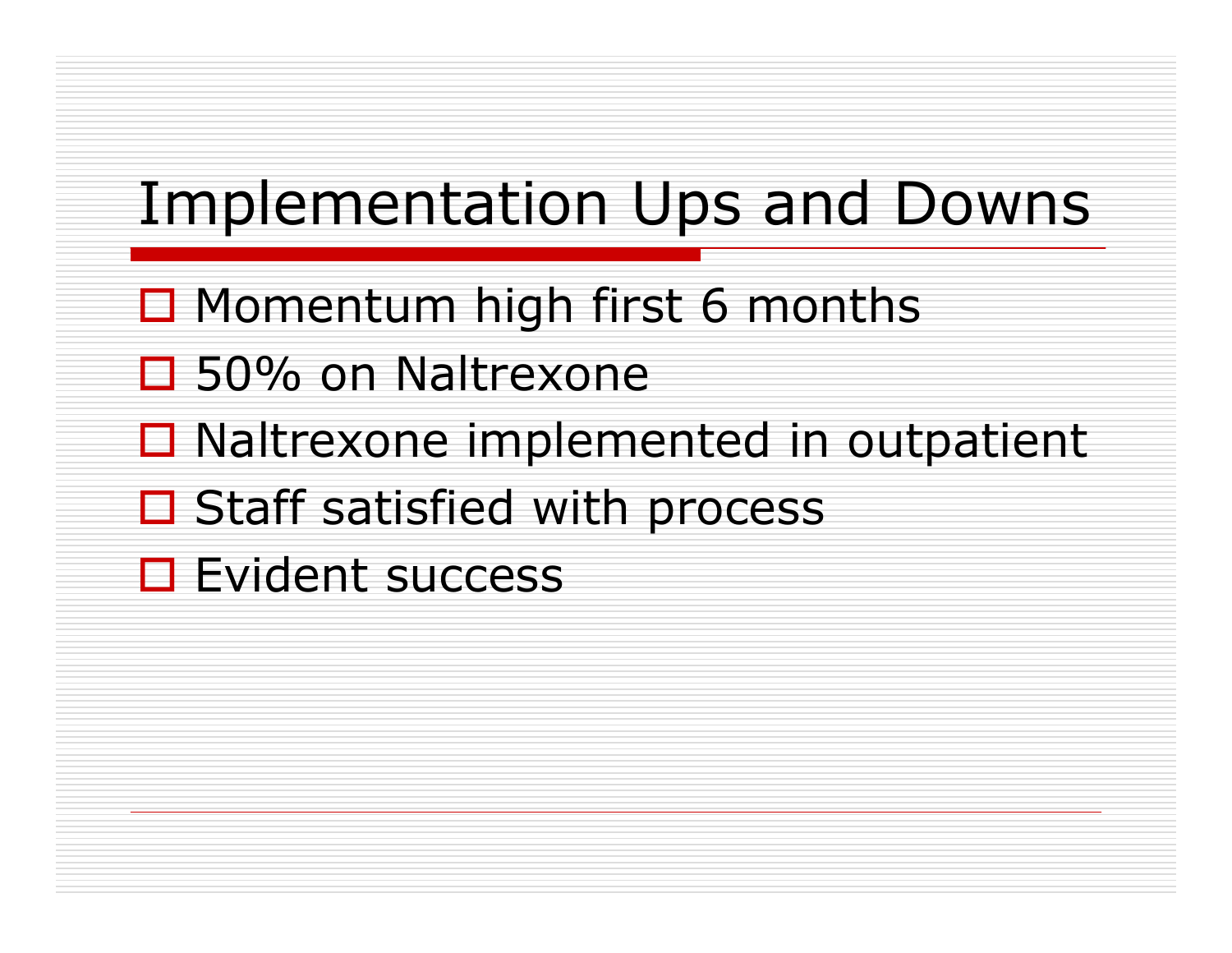## Implementation Ups and Downs continued

- □ Momentum decreased second 6 months
- □ 20% on Naltrexone
- □ Staff blocks emerge:
	- **Not integrated as routine**
	- **Recommended by exception**
	- **B** Asked would you vs. we suggest
	- **No motivational counseling**
	- **Newed as medical**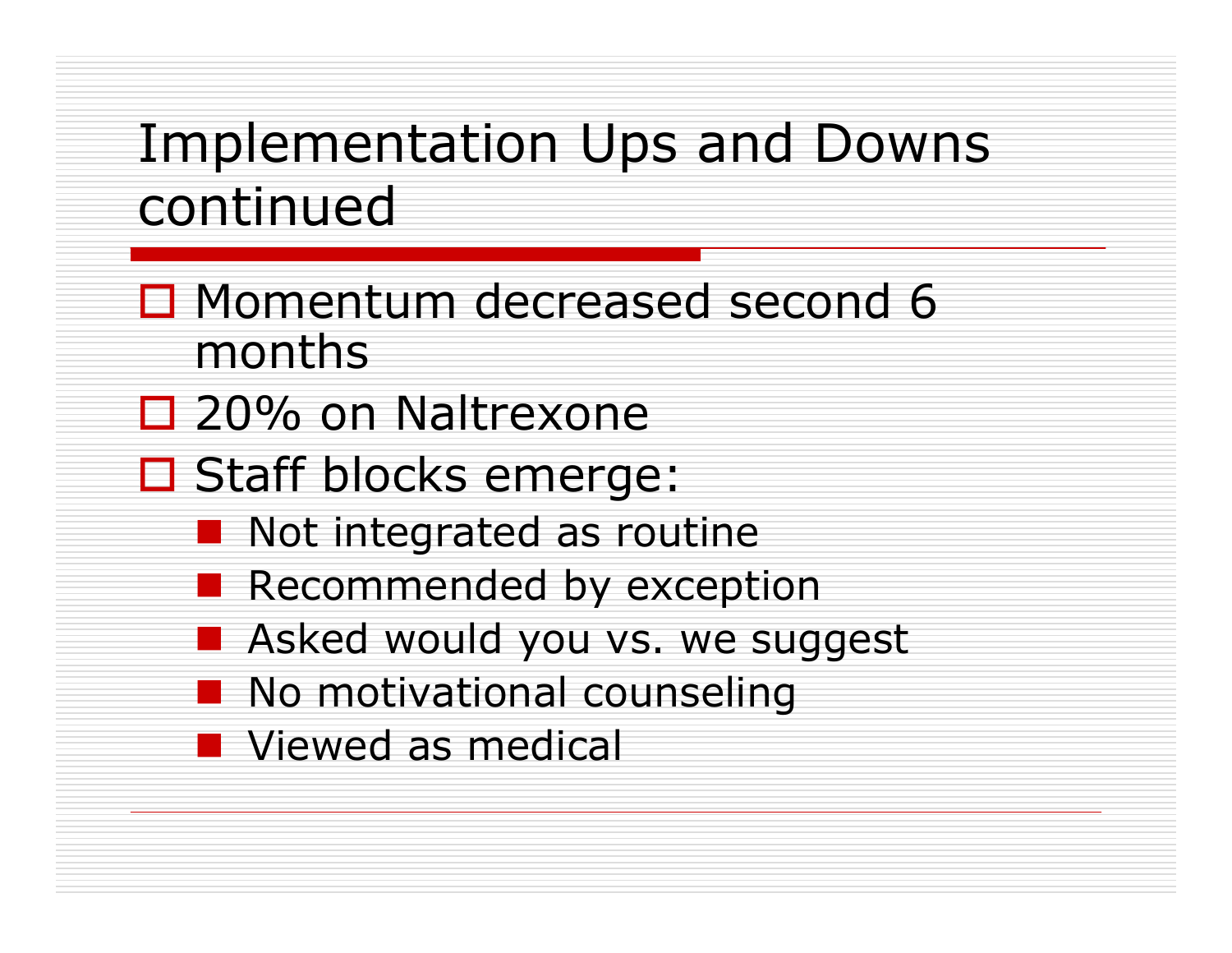#### Implementation Ups and Downs Continued

- □ Physician arbitrary
	- **Spread thin**
- □ Documentation break down
	- **No reasons given for non-use** 
		- $\Box$  Usual explanation "the patient refused"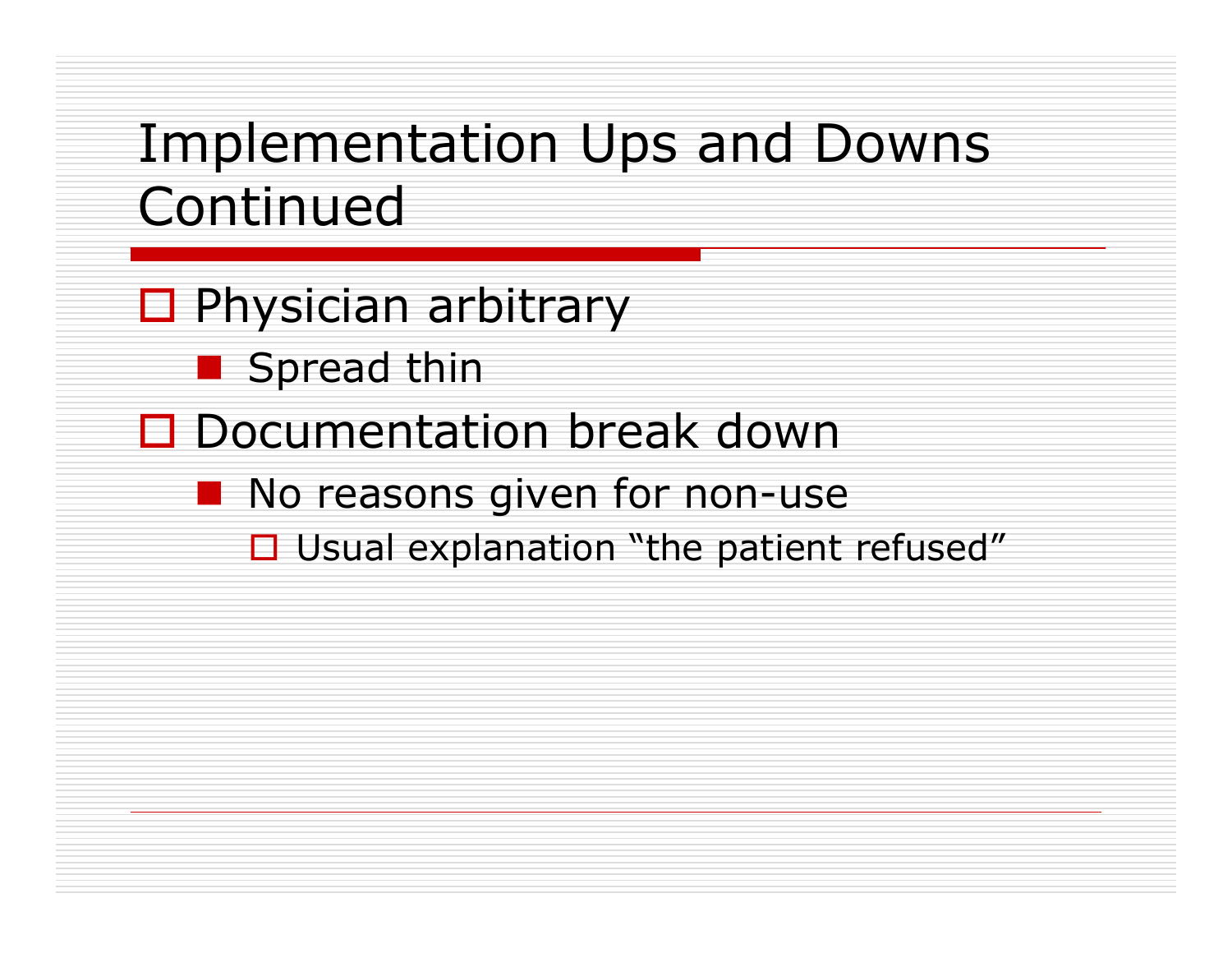# Action Taken

- $\square$  Eliminated craving index form on intake
- **□ Assigned screening to RN's** 
	- **In nursing assessment vs. stand alone**
- □ Computerized template
- □ Policy & procedure formalized
- $\Box$  Maintained focus with staff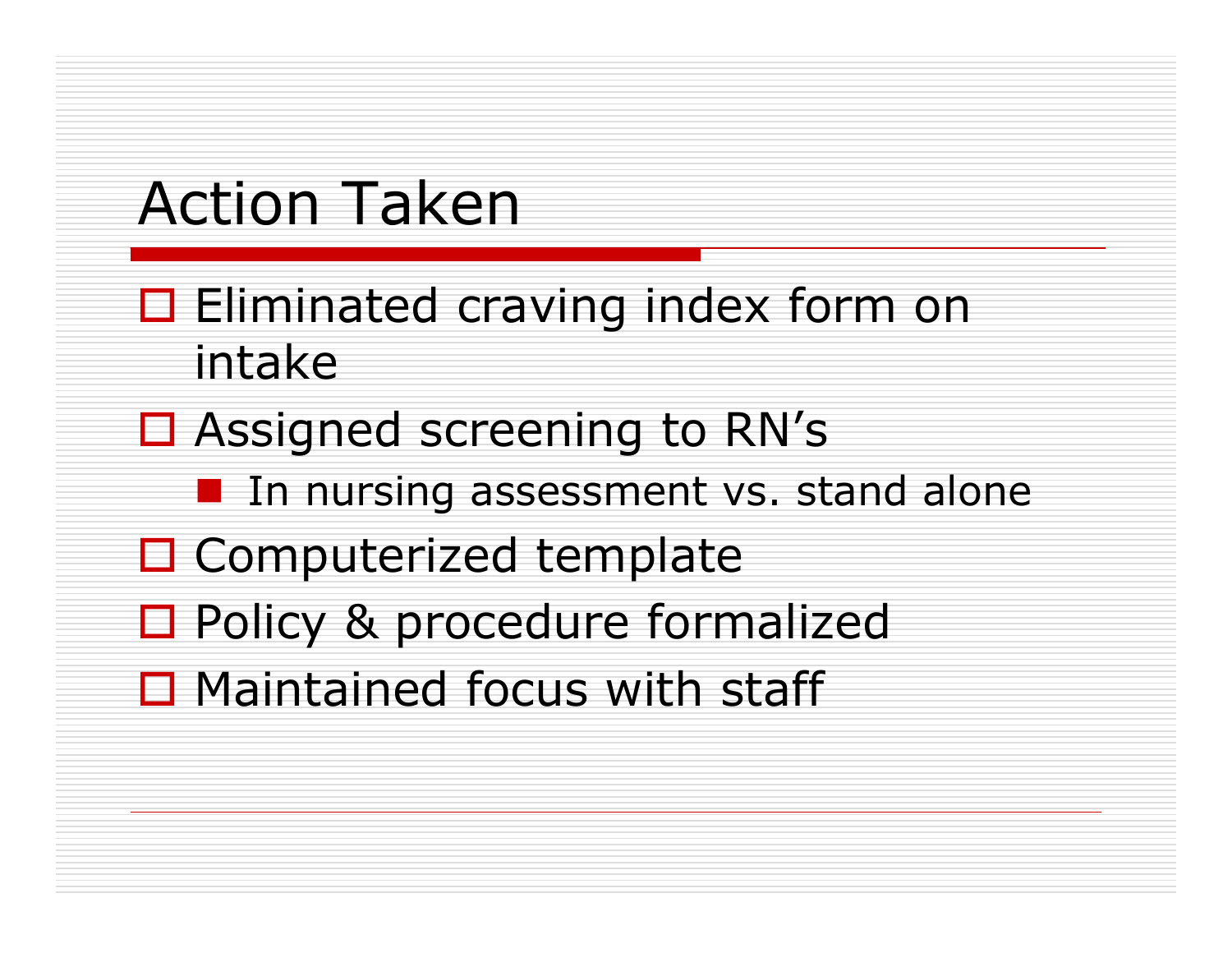# Ongoing Activities

- □ Several anecdotal success stories reviewed at case conference meetings
- $\Box$  Outcome monitors added to quality improvement plan
- □ Involved in statewide and regional research to practice groups